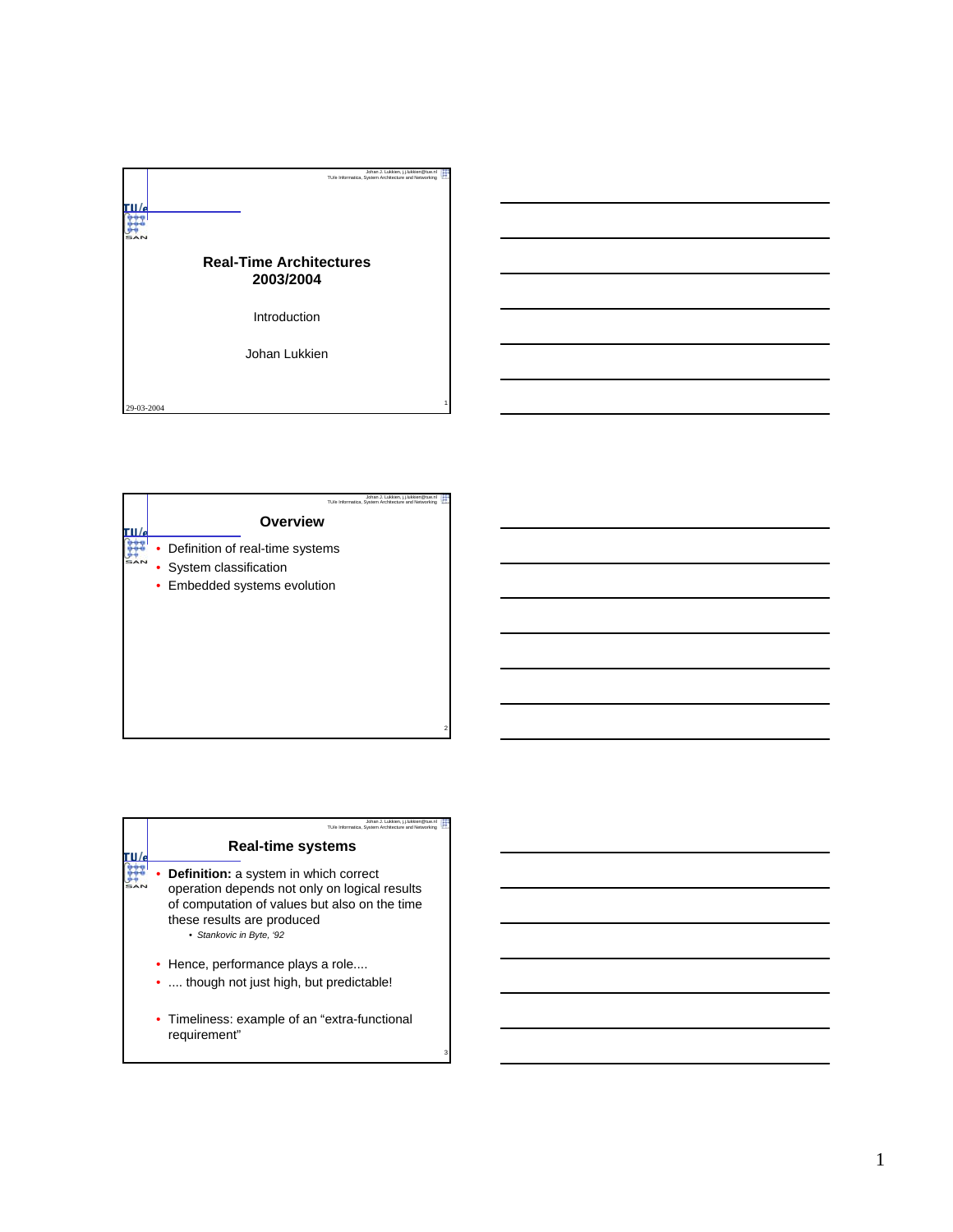

4

5

6

| Johan J. Lukkien, j.j.lukkien@tue.nl<br>TU/e Informatica, System Architecture and Networking                                                                                                                                                                                                                                                                                   |
|--------------------------------------------------------------------------------------------------------------------------------------------------------------------------------------------------------------------------------------------------------------------------------------------------------------------------------------------------------------------------------|
| <b>System Architecture</b>                                                                                                                                                                                                                                                                                                                                                     |
| Architecture<br>$-$ externally visible, overall structure of a system<br>in terms of components, subsystems and<br>interconnections<br>$-$ the basic interfaces and interactions<br>• between these components<br>• and with the system environment<br>$-$ rules for design and evolution<br>• The architecture is the prime place to address<br>extra-functional requirements |
|                                                                                                                                                                                                                                                                                                                                                                                |

| Johan J. Lukkien. i Llukkien@tue.n<br>TU/e Informatica. System Architecture and Networking                                                                                                                                                                                                                  |
|-------------------------------------------------------------------------------------------------------------------------------------------------------------------------------------------------------------------------------------------------------------------------------------------------------------|
| <b>System classes</b>                                                                                                                                                                                                                                                                                       |
| Transformational<br>- start/stop at any time<br>- response time non critical<br>$-$ time independent<br>$-$ e.g. administration, information systems<br>• Reactive<br>- interactive<br>• response time non-critical, though important<br>• in user dialog, no self-initiated actions<br>- real-time systems |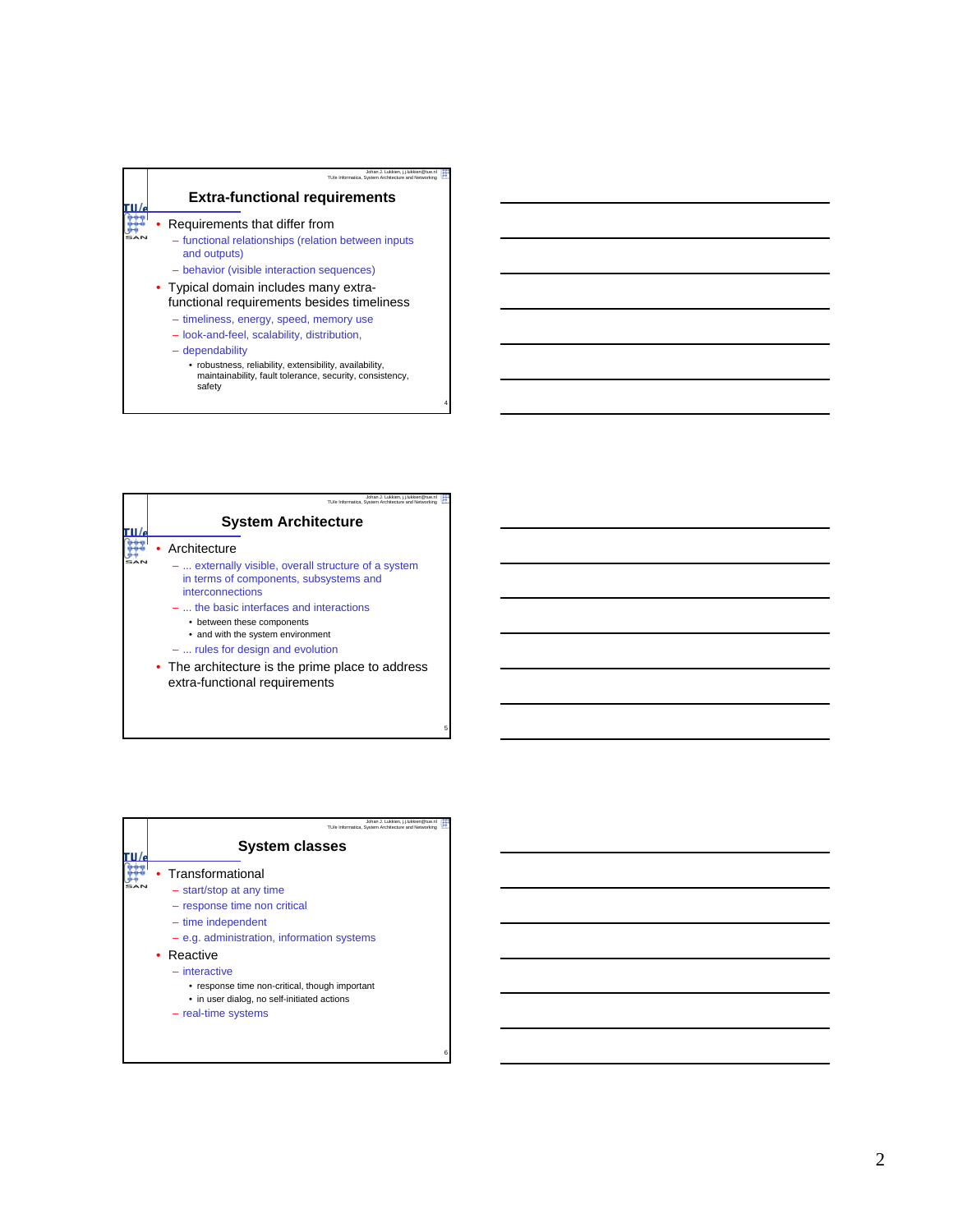| Johan J. Lukkien, j.j.lukkien@tue.nl<br>TU/e Informatica, System Architecture and Networking        |
|-----------------------------------------------------------------------------------------------------|
| Reactive systems (cnt'd)                                                                            |
| Interactive systems                                                                                 |
| • Real-time systems                                                                                 |
| - connected to physical world, react to (external)<br>events                                        |
| - time dependent, response times vital                                                              |
| - do not stop during critical operation                                                             |
| • stopping is unusual, e.g. maintenance, switch-off                                                 |
| - monitor and control a physical process                                                            |
| - hardware/software systems that in themselves<br>are invisible but are there to support an overall |

7

8

function • embedded systems

| Johan J. Lukkien, j.j.lukkien@tue.nl<br>TU/e Informatica, System Architecture and Networking                                                                                 |
|------------------------------------------------------------------------------------------------------------------------------------------------------------------------------|
| <b>Criticality classes</b>                                                                                                                                                   |
| Dependable real-time systems<br>- High cost of failure<br>• Possibly loss of life on failure<br>- Guaranteed (especially timeliness)<br>- Example: Industrial control        |
| • High performance real-time systems<br>- Low probability of failure<br>• Constant quality of service<br>- High regularity in performance<br>- Example: Consumer electronics |

| TU/e Informatica. System Architecture and Networking<br><b>Embedded systems characteristics</b>                                                                                                                                    |   |
|------------------------------------------------------------------------------------------------------------------------------------------------------------------------------------------------------------------------------------|---|
| Heterogeneous<br>- both in design as in product, platform<br>• Resource limited<br>- cheap, small, minimal, low power,<br>- limited user interface<br>• Cost effective<br>- balance hardware and software, optimal hardware<br>use |   |
| • In itself not visible<br>- platform invisible to user<br>- serves device core function                                                                                                                                           | g |